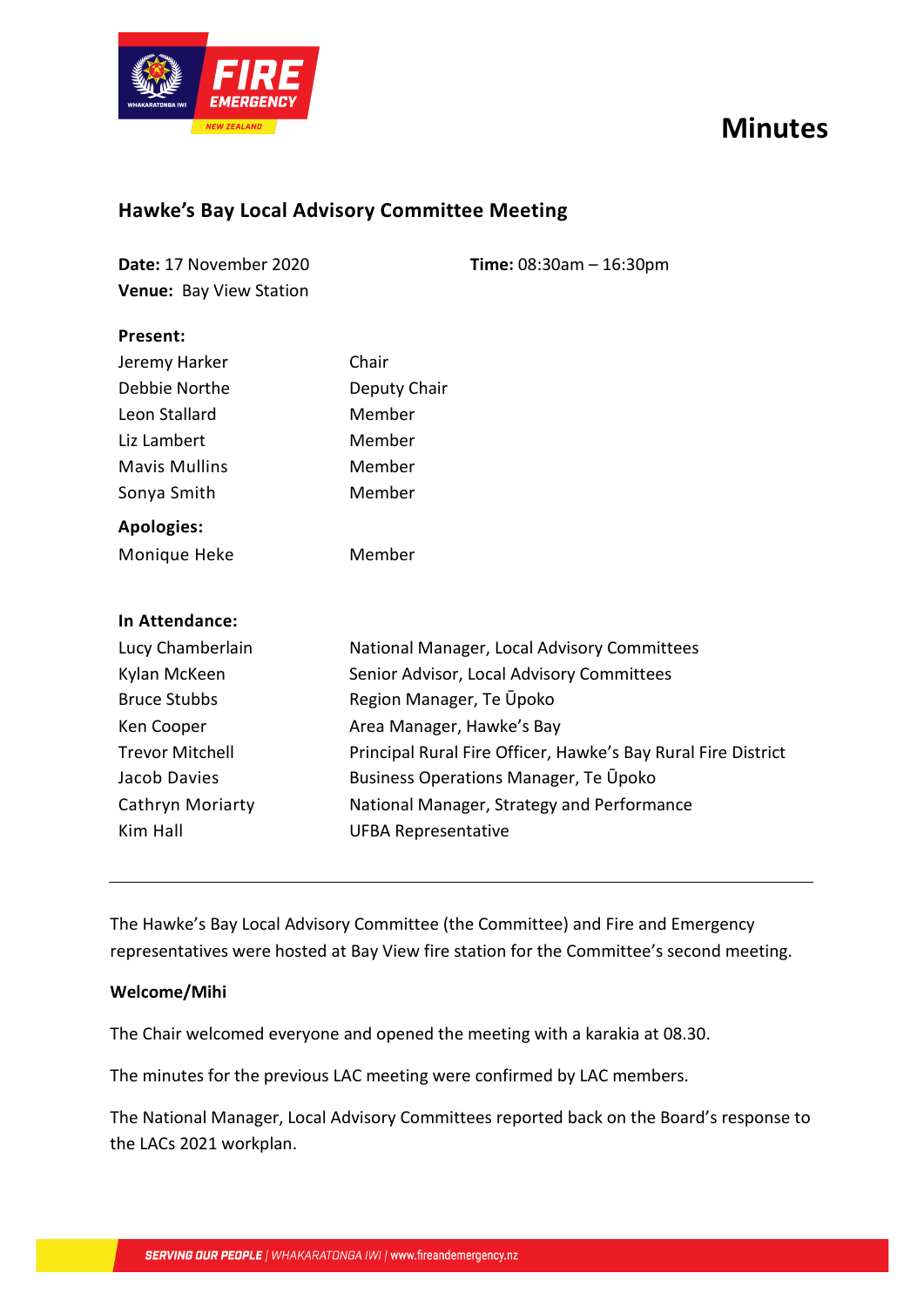## **Correspondence**

The Committee received a letter from the Fire and Emergency Board in response to its first report, which was presented to the October Board meeting, noting its approval of the progress and direction of the Committee's work.

## **District Risks**

The Regional Leadership Team presented information on the risks, challenges and opportunities within the district to assist the Committee to focus its engagement in areas where it can add value.

#### **Hawke's Bay Flood Response and Recovery**

The Area Manager gave an overview of the emergency response to the flood that occurred in Napier a week prior to the meeting.

#### **Stakeholder Engagement**

The Committee will continue to take an iterative approach to engagement and have agreed to focus on the following stakeholders before December 2020:

- **Volunteers**
- **Iwi/hapū**
- **Rural**
- **Safer communities and other social services networks**

Committee members attended volunteer leadership meetings within Hawke's Bay and will continue to engage on a 6-month basis.

Additional entities/organisations that the Committee have engaged with include: Wairoa District Council Māori Standing Community; the Tararua district council; Iwi, Lions, Rural Women and the Community Board in Dannevirke; Child Interagency network Hawke's Bay; Hastings District Council; and Rural Halls.

## **Local Planning & 10-year plan**

An overview on the progress and implementation of Local Planning and the Fire and Emergency 10-year plan was provided by the National Manager, Strategy and Performance.

## **Introduction to National Memorandum of Understanding (MOU) and Operational Service Agreements (OSA)**

The National LAC team gave an overview on Fire and Emergency's national agreements with the Department of Conservation (OSA), Ministry of Education (MOU) and the New Zealand Defence Force (OSA).